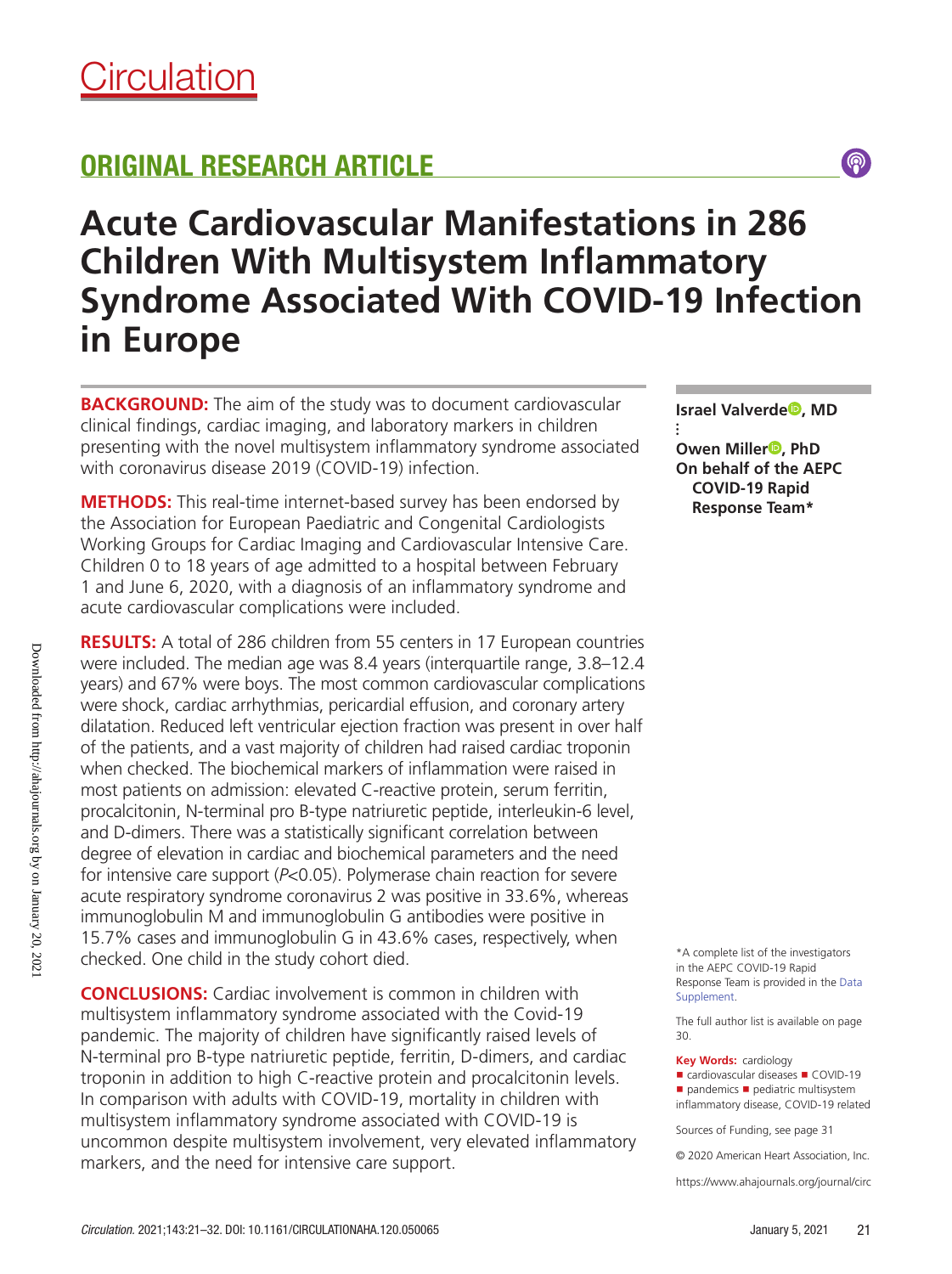## **Clinical Perspective**

#### **What Is New?**

- Cardiac involvement is very common in children with multisystem inflammatory syndrome associated with coronavirus disease 2019 (COVID-19) infection.
- Inflammatory markers were significantly raised in most children, especially C-reactive protein, ferritin, procalcitonin, N-terminal pro B-type natriuretic peptide, interleukin-6 level, and D-dimer levels.
- Sixty-five percent of patients with pediatric multisystem inflammatory syndrome had evidence of previous infection with severe acute respiratory syndrome coronavirus 2 either by detection of a positive polymerase chain reaction for severe acute respiratory syndrome coronavirus 2 nucleic acid or the detection of severe acute respiratory syndrome coronavirus 2 immunoglobulin M or immunoglobulin G antibodies.

## **What Are the Clinical Implications?**

- Children with pediatric multisystem inflammatory syndrome should be monitored for shock, cardiac arrhythmias, pericardial effusion, and coronary artery dilatation: the 4 most common cardiovascular complications in our cohort.
- There is a statistically significant correlation between degree of elevation in cardiac and biochemical markers and the need of intensive care support.
- In comparison with adults, mortality in children with multisystem inflammatory syndrome associated with COVID-19 is uncommon despite significantly high inflammatory markers and multisystem involvement.

The first cases of coronavirus disease 2019 (CO-<br>VID-19) were reported in Europe on January 24,<br>2020.<sup>1</sup> The World Health Organization considered VID-19) were reported in Europe on January 24, 2020.1 The World Health Organization considered Europe the active center of the COVID-19 pandemic on March 13, 2020; the initial experience and expectation was that children would be minimally affected in comparison with the widespread morbidity and mortality seen in adults. However, toward the end of April, alerts were issued across Europe because of the unexpected emergence of a novel inflammatory shock syndrome in children, who were presenting with persistent fever, elevated laboratory markers, and acute cardiovascular compromise.

On April 27, Public Health England circulated a clinical alert, followed soon after by preliminary case definitions, first from the UK Royal College of Paediatrics and Child Health: pediatric inflammatory multisystem syndrome temporally associated with severe acute respiratory syndrome coronavirus 2 (SARS-CoV-2), and subsequently by the Centers for Disease Control and Prevention: multisystem inflammatory syndrome in children (MIS-C).2

This new syndrome shares clinical features with other well-known syndromes such as viral myocarditis, Kawasaki disease (KD), Kawasaki shock syndrome, and toxic shock syndrome. Common features include persistent fever, elevated inflammatory markers, circulatory shock, and cardiac involvement. Cardiac involvement may include rhythm disturbance, depressed myocardial function, valvar regurgitation, and coronary artery inflammation. This variability in clinical presentation poses a diagnostic challenge, because most of the laboratory tests for differential diagnosis of these acute cardiovascular inflammatory syndromes may not be immediately available at admission, sensitivity is often low, and, specifically for KD, there is currently no single diagnostic test. This limits the treating clinicians to using overlapping clinical criteria, making it difficult to optimally individualize disease management.

The World Health Organization urged collection of standardized data describing clinical presentations, severity, outcomes, and epidemiology.<sup>3</sup> In April 2020, we initiated an online survey supported by the Association for European Paediatric and Congenital Cardiology, targeting member cardiologists and cardiac intensivists across Europe. The survey was launched with the purpose of rapidly providing clinically useful data, focused on associated cardiovascular findings but also including basic laboratory features to guide clinicians in the early diagnosis and timely management of this novel acute cardiovascular inflammatory syndrome in children during the COVID-19 pandemic.

## **METHODS**

We conducted a rapid-response, real-time audit of pediatric patients with symptoms consistent with the newly described MIS-C, admitted acutely to 55 participating European hospitals. We chose a sampling window of February 1 to June 6, 2020, to include the period of peak prevalence of COVID-19 in Europe and to allow rapid dissemination of results to practicing clinicians, in particular, those in countries yet to reach their COVID-19 peak. The survey was coordinated by the Working Groups for Cardiac Imaging and Cardiovascular Intensive Care from the Association for European Paediatric and Congenital Cardiology (AEPC). The study was approved by the local institutional review committee and subjects gave informed consent according to the principles of the Declaration of Helsinki. All patient data were deidentified with respect to dates of birth or dates of discharge or death. The registry is built and maintained as an electronic database housed at the Institute of Biomedicine in Seville, Spain. The data that support the findings of this study are available from the corresponding author on reasonable request.

Children presenting with persistent fever, inflammation (neutrophilia, elevated C-reactive protein), and evidence of cardiovascular involvement (shock, acute cardiac dysfunction),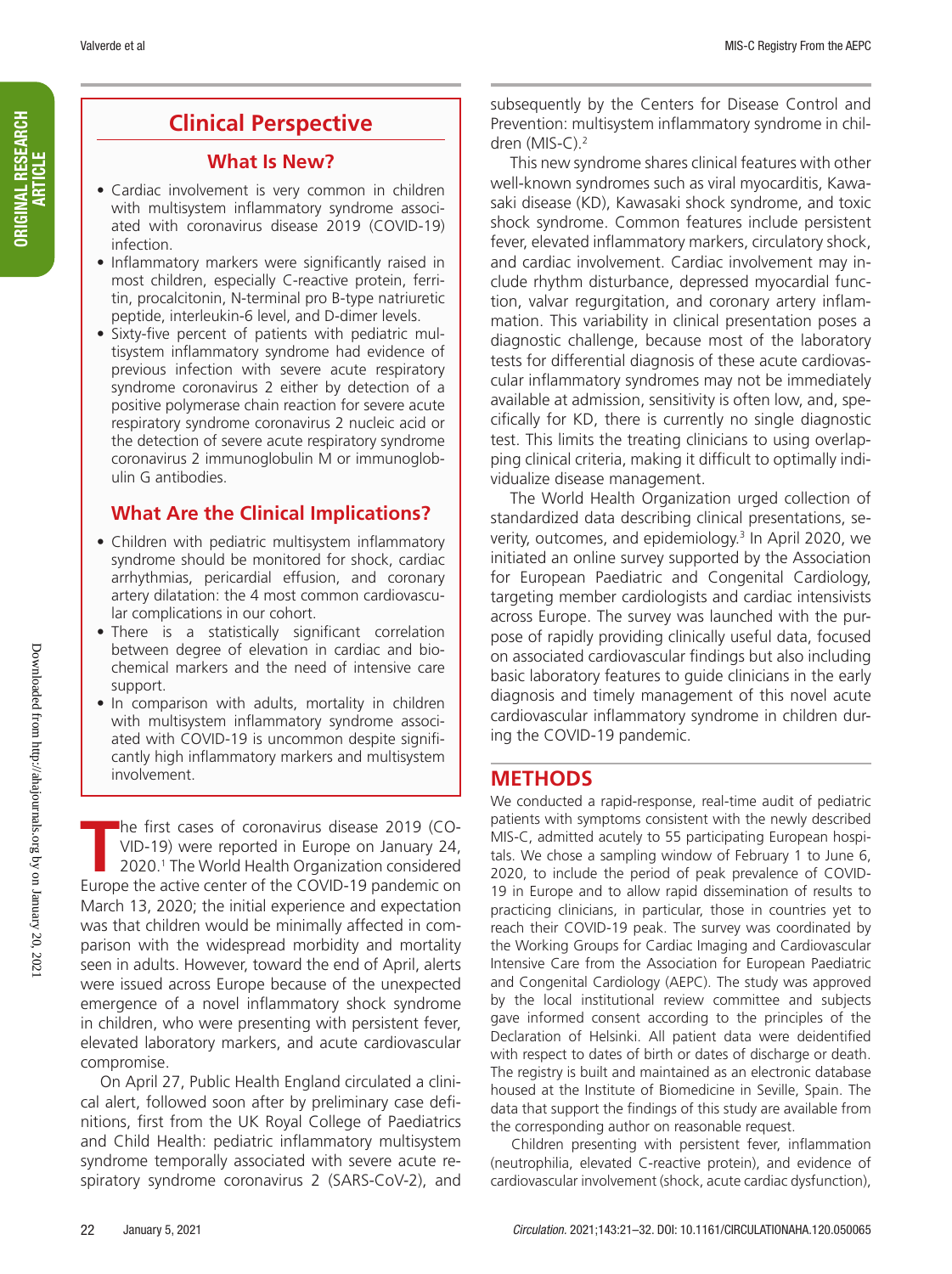who may also present with multiorgan dysfunction (respiratory, renal, gastrointestinal, or neurological), were included (Table 1). This may include children fulfilling full or partial criteria for KD. Inclusion criteria were broad to include centers using both the Royal College of Paediatrics and Child Health (pediatric inflammatory multisystem syndrome temporally associated with SARS-CoV-2) and the Centers for Disease Control and Prevention (MIS-C) case definitions. Inclusion did not require proof of SARS-CoV-2 infection.

Patient data collection was divided into the following primary sections: patient demographics and preexisting comorbidities, family background, clinical presentation, laboratory findings, cardiac findings, pharmacological treatment, and outcomes. Ethnicity was defined using UK government groupings.4 The laboratory parameters were collected as reported by the individual centers. Standard international normal ranges were used to decide the cutoff point whether laboratory markers were raised or not, and, for the echocardiography findings, *z* values were derived from the provided data. $5-7$ 

Management guidelines were not mandated, and centers were free to treat each patient according to local protocols.

## **Statistical Analysis**

We used descriptive statistics to show the baseline demographic information of the participants. Continuous data were expressed as median and interquartile range (IQR) values. Categorical data were expressed as proportions (%). The study population was divided into 2 broad outcome groups: patients admitted to ward or to the intensive care unit. Comparison of continuous echocardiographic and laboratory test variables between groups were compared using the Mann-Whitney *U* test for independent samples. Categorical data were compared in cross tables and tested with the Pearson  $\chi^2$  test. Statistical analysis to compare continuous and categorical variables was performed where appropriate. A *P* value of <0.05 was chosen as cutoff for significance. Data were analyzed with SPSS (version 26.0).

**Table 1. Acute Cardiovascular Inflammatory Syndrome Inclusion Criteria**

| Inflammatory syndrome                        |
|----------------------------------------------|
| Persistent fever >38 °C*                     |
| Elevated laboratory markers of inflammation* |
| Associated multiorgan dysfunction+           |
| Acute cardiovascular complications           |
| Acute coronary artery involvement            |
| Acute myocardial injury                      |
| Arrhythmias                                  |
| Cardiogenic shock                            |
| Pericardial effusion                         |
| Thromboembolic complications                 |

Children and adolescents (0–18 years) with Inflammatory syndrome: persistent fever AND elevated laboratory markers of inflammation AND any of the acute cardiovascular complications. Presence of associated multiorgan dysfunction is optional.

\*Mandatory.

†Optional.

## **RESULTS**

A total of 286 children, median age 8.4 years (IQR, 3.8– 12.4; range, 1 month to 18 years), 194 boys (67.8%) and 92 girls (32.2%) were included (Table 2). Fifty-five centers from 48 cities and 17 European countries submitted data regarding children admitted to the hospital between February 1 and June 6 (Table I and Figure I in the Data Supplement). The peak incidence of admission was recorded from mid-April to mid-May 2020 (Figure).

## **Clinical Characteristics**

A summary of the clinical presentation is presented in Table 3. Most patients were previously healthy: only 4 had congenital heart disease and 12 had an associated autoimmune disorder (Table II in the Data Supplement). All patients presented with persistent fever >38°C in the days before admission; other common signs and symptoms included abdominal pain or diarrhea in 204 patients (71.3%), erythematous skin rash in 179 patients (62.6%), and conjunctival changes in 156 patients (54.5%). Shock was present in 115 (40.2%). Over half (56.6%, 162 patients) of the cohort required admission to intensive care during their hospital stay.

#### **Table 2. Patients' Demographic Characteristics**

| <b>Characteristics</b>                | <b>Median</b> | <b>Interquartile</b><br>range [P25-P75] | $\overline{ }$ | %    |
|---------------------------------------|---------------|-----------------------------------------|----------------|------|
| Age, y                                | 8.4           | $[3.8 - 12.4]$                          |                |      |
| <1                                    |               |                                         | 21             | 7.3  |
| $1 - 5$                               |               |                                         | 86             | 30.1 |
| $6 - 10$                              |               |                                         | 75             | 26.2 |
| $11 - 18$                             |               |                                         | 104            | 36.4 |
| Weight, kg                            | 30            | $[15.6 - 50.3]$                         |                |      |
| Height, cm                            | 132           | $[100 - 158]$                           |                |      |
| Body surface area,<br>cm <sup>2</sup> | 1             | $[0.62 - 1.5]$                          |                |      |
| Sex                                   |               |                                         |                |      |
| Female                                |               |                                         | 92             | 32.2 |
| Male                                  |               |                                         | 194            | 67.8 |
| Ethnicity                             |               |                                         |                |      |
| White                                 |               |                                         | 161            | 56.3 |
| Black                                 |               |                                         | 59             | 20.6 |
| Asian                                 |               |                                         | 29             | 10.1 |
| Mixed                                 |               |                                         | 17             | 5.9  |
| Other                                 |               |                                         | 20             | 7.1  |
| Congenital heart<br>disease           |               |                                         | 4              | 1.4  |
| Associated<br>autoimmune<br>disorder  |               |                                         | 12             | 4.2  |

Continuous variables expressed as median and interquartile ranges. Categorical variables expressed as total number of patients (n) and percentages (%).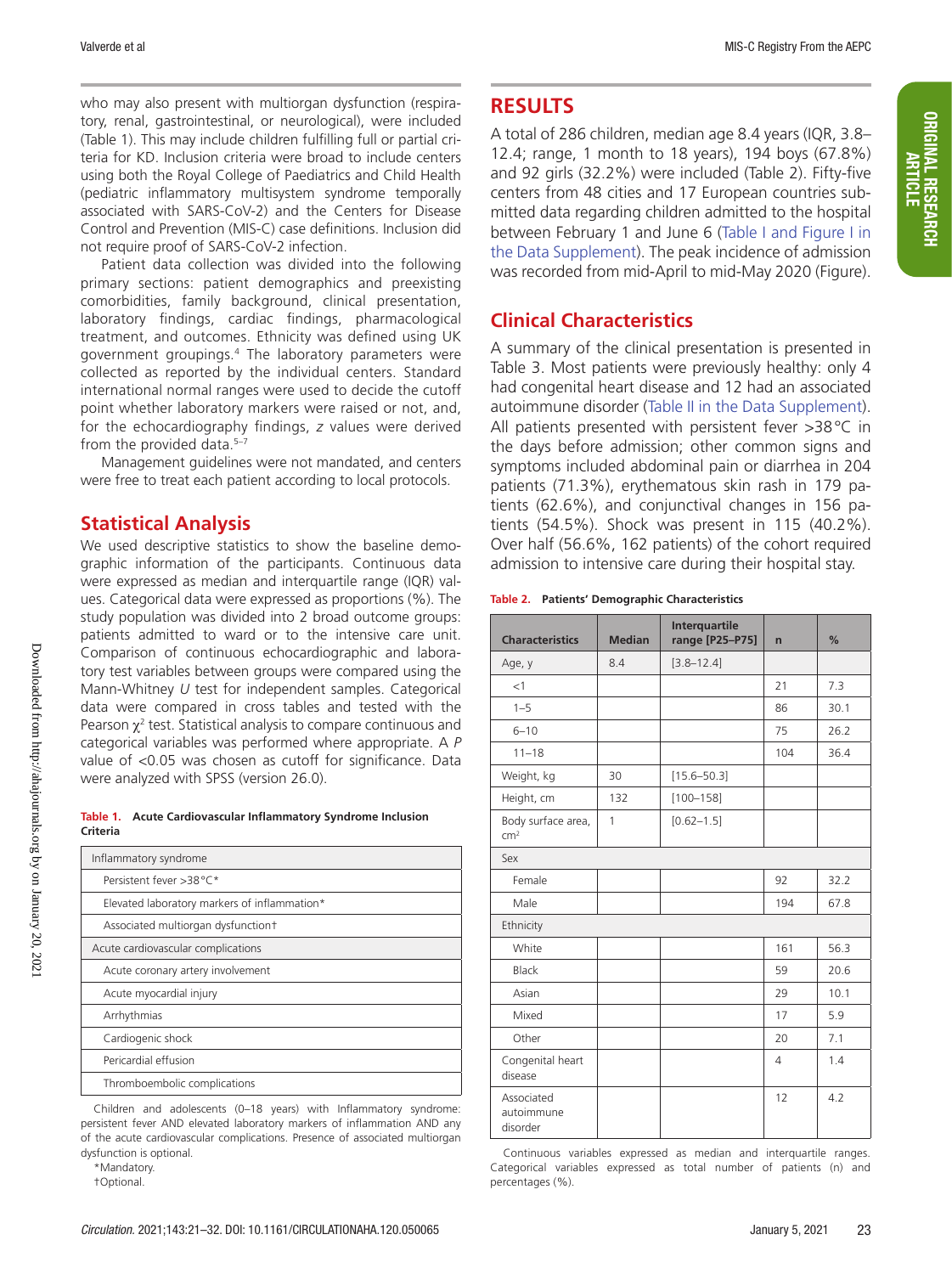ORIGINAL RESEARCH ARTICLE

ORIGINAL RESEARCH



#### **Figure. Study demographics.**

**A**, Study population density across the 48 cities from 17 European countries. **B**, Age–sex pyramid distribution. **C**, Number of patients admitted to hospital during the European pandemic (February through May 2020).

Most of the children's families were reported as healthy; but 19.6% had persistent fever and 13.6% had respiratory tract infection. A positive test for SARS-CoV-2 on either polymerase chain reaction or antibodies against SARS-CoV-2 was reported in 14.7% of the family members (Table III in the Data Supplement).

#### **Laboratory Investigations**

#### *Blood Test Results*

The biochemical markers of inflammation were raised in the majority of patients on admission, and the most commonly performed parameters were C-reactive protein, serum ferritin, procalcitonin, and interleukin-6 level (see Table 4). C-reactive protein was collected on admission in 96% patients, of which 99% had abnormally elevated levels (median, 165 mg/L; IQR, 76–243

mg/L). Serum ferritin was measured in 77% of cases, of which 79% had elevated levels (median, 438 ng/mL; IQR, 420–846 ng/mL). Procalcitonin was measured in 51%, of which 96% had an increased level (median, 4.2 ng/mL; IQR, 1.3–6.1 ng/mL). A smaller number (12%) had interleukin-6 checked, and this was raised in 88%. For those requiring admission to the intensive care unit in comparison with those managed exclusively on the ward, all these inflammatory markers (C-reactive protein, ferritin, procalcitonin, and interleukin-6) were significantly (*P*<0.05) more abnormal. A detailed list of all laboratory investigations is included in Tables IV and V and Figures II–IV in the Data Supplement.

Cardiac biomarkers were elevated in a large proportion of cases. Common parameters checked were cardiac troponin T, B-type natriuretic peptide, and Nterminal pro-B type natriuretic peptide levels. Cardiac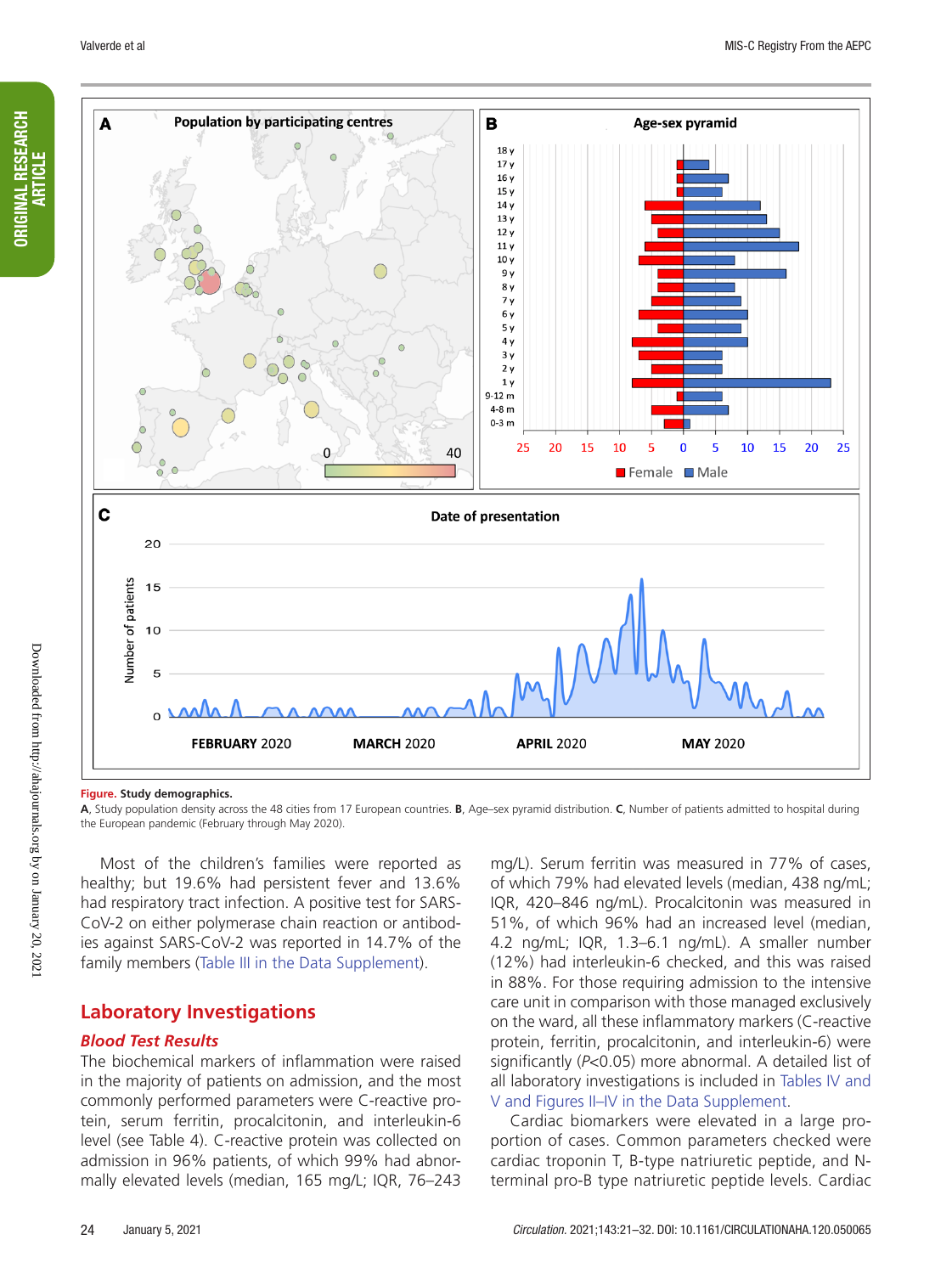#### **Table 3. Patient's Clinical Presentation**

| <b>Clinical presentation</b>                | $n$ (%)    |
|---------------------------------------------|------------|
| Fever > 38 ° C on admission                 | 276 (96.5) |
| Abdominal-gastrointestinal: pain / diarrhea | 204 (71.3) |
| Rash                                        | 179 (62.6) |
| Conjunctival injection                      | 156 (54.5) |
| Oral mucosa hyperemia                       | 116 (40.6) |
| Shock                                       | 115(40.2)  |
| Upper respiratory tract infection           | 97 (33.9)  |
| Lymphadenopathy (cervical)                  | 76 (26.6)  |
| Extremities hyperemia/edema/desquamation    | 73 (25.5)  |
| Lower respiratory tract infection           | 62(21.7)   |
| Neurological change                         | 43 (15)    |

troponin T levels were recorded in 65% of cases, from which 93% were raised, with a median of 11 (IQR, 0.1–80.3 ng/mL). N-terminal pro-B type natriuretic peptide was measured in 53%, of which 94% had raised levels (median, 3299 pg/mL; IQR, 802–12 622 pg/mL). B-type natriuretic peptide was measured in a small proportion of cases (8%) and it was raised in 95% cases (median, 1180 pg/mL; IQR, 248–3510 pg/ mL). In most patients, the peak biomarker abnormality was on admission, with no significant difference between these parameters on admission versus peak level during hospitalization.

Of the hematologic parameters reported, a significant number of patients had elevated D-dimers and a platelet abnormality. D-dimers were checked in 67% of patients, of whom 90% had very high levels with a median of 2599 ng/mL (IQR, 1244–4803 ng/mL). A platelet count was reported in 97% of patients, of whom 38% had abnormal platelet counts on admission (low in 26%, raised in 12%). Subsequently, during hospitalization, 19% had low platelet levels and 49% had raised platelet counts. A full blood count was recorded in 94% on admission, of which 56% had leukocytosis and 3% had leukopenia. During hospitalization, 73% had leukocytosis, whereas 7% had leukopenia.

## **Microbiological Investigations**

Nasopharyngeal or oropharyngeal swab sampling for SARS-CoV-2 nucleic acid using reverse-transcriptase polymerase chain reaction assay was performed in 268 patients (93.7%), of which 90 patients (33.6%) had a positive swab. Two hundred sixty patients were screened for qualitative detection of SARS-CoV-2 antibodies (immunoglobulin M or immunoglobulin G) using lateral flow chromatographic immunoassay. Positivity for immunoglobulin M was confirmed in 41 patients (15.7%) and for immunoglobulin G in 116 patients (43.6%). Current or previous COVID-19 infection either by detection of a positive polymerase chain

|                                                     |                  | <b>Admission</b>                                    |               |                      | Peak/most abnormal level during<br>hospitalization |               |                    |  |
|-----------------------------------------------------|------------------|-----------------------------------------------------|---------------|----------------------|----------------------------------------------------|---------------|--------------------|--|
|                                                     |                  | Abnormal                                            |               | <b>Interquartile</b> | <b>Abnormal</b>                                    |               | Interguartile      |  |
| <b>Parameters</b>                                   | <b>Ref value</b> | $n$ /total $(\%)$                                   | <b>Median</b> | range<br>[P25-P75]   | $n$ /total $(\%)$                                  | <b>Median</b> | range<br>[P25-P75] |  |
| Biochemical parameters                              |                  |                                                     |               |                      |                                                    |               |                    |  |
| N-terminal pro B-type natriuretic<br>peptide, pg/mL | < 125            | 144/153 (94)                                        | 3299          | [802-12622]          | 159/171 (93)                                       | 3883          | $[955 - 12354]$    |  |
| B-type natriuretic peptide, pg/mL                   | $<$ 24.5         | 21/22 (95)                                          | 1180          | $[248 - 3510]$       | 29/33 (88%)                                        | 534           | $[48 - 2494]$      |  |
| Cardiac troponin (cardiac<br>troponin T), ng/mL     | < 0.01           | 173/187 (93)                                        | 11            | $[0.1 - 80.3]$       | 187/205 (91)                                       | 12            | $[0.1 - 132]$      |  |
| Procalcitonin, ng/mL                                | < 0.15           | 139/145 (96)                                        | 4.2           | $[1.3 - 16.1]$       | 133/147 (90)                                       | 3.6           | $[0.7 - 21.7]$     |  |
| Lactate dehydrogenase, U/L                          | $110 - 144$      | 197/198 (99)                                        | 344           | $[265 - 492]$        | 196/198 (99)                                       | 367           | $[287 - 580]$      |  |
| Ferritin, ng/mL                                     | $50 - 200$       | 176/222 (79)                                        | 438           | $[220 - 846]$        | 187/223 (84)                                       | 478           | $[281 - 980]$      |  |
| C-reactive protein, mg/L                            | <1               | 274/276 (99)                                        | 165           | $[76 - 243]$         | 260/269 (97)                                       | 175           | $[58 - 261]$       |  |
| Interleukin-6, pg/mL                                | $5 - 15$         | 30/34 (88)                                          | 147           | $[44 - 699]$         | 41/56 (73)                                         | 61            | $[12 - 420]$       |  |
| Hematologic parameters                              |                  |                                                     |               |                      |                                                    |               |                    |  |
| Leukocytes, 10 <sup>3</sup> /µL                     | 4500-10000       | $>10000$ :<br>152/270 (56)<br>$<$ 4500: 7/270 $(3)$ | 10.9          | $[7.9 - 15.5]$       | >10000: 188/259<br>$(73) < 4500$ :<br>18/259 (7)   | 14.2          | $[9.7 - 20.6]$     |  |
| Platelets, 10 <sup>3</sup> /µL                      | 150-450          | <150:72/277<br>$(26) > 450$ :<br>32/277 (12)        | 214           | $[5 - 1047]$         | $<$ 150: 51/268<br>$(19) > 450$ :<br>131/268 (49)  | 446           | $[7 - 1364]$       |  |
| D-dimers, ng/mL                                     | $<$ 250          | 173/192 (90)                                        | 2599          | [1244-4803]          | 191/207 (92)                                       | 3126          | $[1478 - 6241]$    |  |

Number of patients with abnormal values (n), percentages (%), and reference values are shown.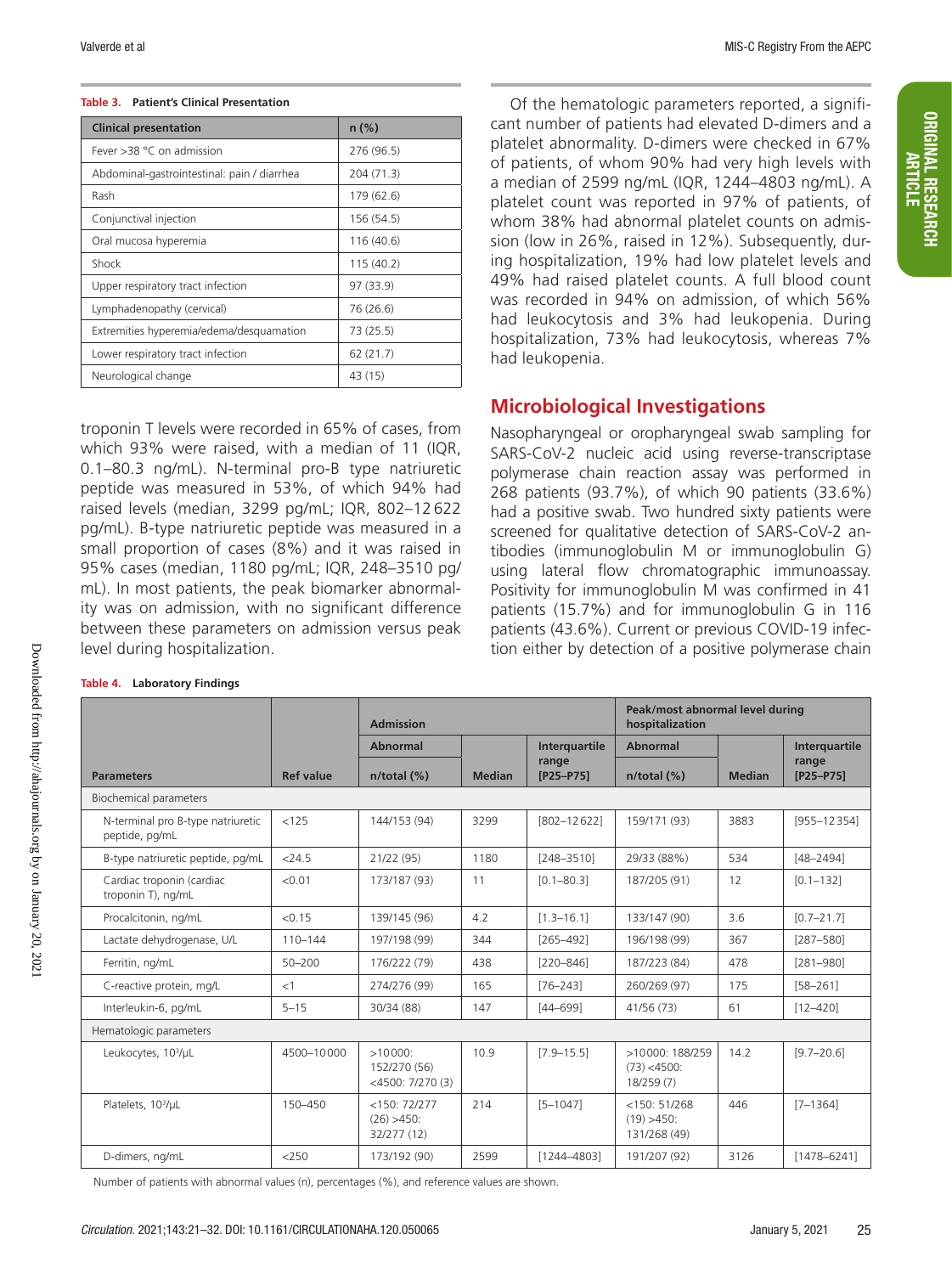reaction for SARS-CoV-2 nucleic acid or the detection of SARS-CoV-2 immunoglobulin M or immunoglobulin G antibodies was confirmed in 186 patients (65%) in the cohort.

Eighty-seven patients were screened for viruses other than SARS-Cov-2. A total of 14 children had a positive screen for other viruses: adenovirus (2), herpes simplex virus type 1 (2), herpes simplex virus type 6 (1), respiratory syncytial virus (2), Epstein-Barr virus (2), parvovirus B19 (2), parainfluenza virus (2), and influenza virus (1). Eight of these patients also had a positive test to SARS-CoV-2.

Five patients had a positive serology for *Mycoplasma pneumoniae* (2 also with evidence of SARS-CoV-2 infection). See Table VI in the Data Supplement.

## **Chest X-ray**

Chest X-ray was considered normal at admission in 133 patients (46.5%). The main abnormal findings were symmetrical infiltrates in 74 children (25.9%) and pleural effusion in 40 children (14%).

## **Abnormal ECG**

An abnormal ECG was seen in 35.3% on admission, with return to normal during hospitalization in 72.4% (Table 5). Abnormalities seen include repolarization changes (abnormal ST- or T-wave segment) that were

present in 63 patients (22%) and a prolonged PR interval present in 18 patients (6.3%).

## **Echocardiography**

Echocardiography was performed on admission and during hospitalization in all patients. Echocardiographic parameters on admission and the worst values during hospitalization are summarized in Table 6 and in Table VII in the Data Supplement.

Tricuspid regurgitation was present in 17 patients (5.9%) at admission and in 12 patients (4.2%) during hospitalization. On admission, mitral regurgitation was mild in 109 patients (38.1%) and moderate in 12 patients (4.2%), decreasing to mild and moderate in 26.9% and 3.1%, respectively, during hospitalization. Pericardial effusion was detected in 80 patients (27.9%) at admission, reducing to 20.6% during hospitalization.

The most commonly performed assessments of left ventricular (LV) systolic function were M-mode–derived ejection fraction (EF) and fractional shortening, which were then classified using a qualitative scale.<sup>8</sup> Ejection fraction was impaired in 34% on admission, but recovered to normal in 80% during hospitalization. Regional wall motion abnormalities were described in 19 patients. For those requiring intensive care unit admission in comparison with those managed exclusively on the ward, systolic ventricular function was significantly

|                                      | On admission             |                          | <b>During hospitalization</b> |        |  |
|--------------------------------------|--------------------------|--------------------------|-------------------------------|--------|--|
| <b>Cardiac findings</b>              | n/total                  | (%)                      | n/total                       | (%)    |  |
| ECG                                  | 286/286                  | (100)                    | 286/286                       | (100)  |  |
| Normal ECG                           | 185                      | (64.7)                   | 207                           | (72.4) |  |
| Abnormal ST- or T-wave segment       | 63                       | (22)                     | 46                            | (16.1) |  |
| Prolonged PR interval                | 18                       | (6.3)                    | 13                            | (4.5)  |  |
| Bundle-branch block                  | 11                       | (3.8)                    | 10                            | (3.5)  |  |
| Prolonged QT interval                | 9                        | (3.1)                    | 13                            | (4.5)  |  |
| Atrioventricular block               | 6                        | (2.1)                    | 5                             | (1.7)  |  |
| Tachyarrhythmias                     | 5                        | (1.7)                    | 5                             | (1.7)  |  |
| Abnormal Q waves                     | 3                        | (1)                      | $\overline{2}$                | (0.7)  |  |
| Cardiac computed tomography          |                          |                          | 60/286                        | (21)   |  |
| Coronary artery dilatation           | $\overline{\phantom{0}}$ | $\overline{\phantom{0}}$ | 16                            | (26.7) |  |
| Pleural effusion                     |                          | $\overline{\phantom{0}}$ | 12                            | (20)   |  |
| Lung involvement                     | $\overline{\phantom{0}}$ | $\overline{\phantom{0}}$ | 8                             | (13.3) |  |
| Pericardial effusion                 | $\overline{\phantom{0}}$ | $\overline{\phantom{0}}$ | 5                             | (8.3)  |  |
| Cardiac magnetic resonance imaging   |                          |                          | 42/286                        | (14.7) |  |
| T2 hyperintensity                    | -                        | $\overline{\phantom{0}}$ | 14                            | (33.3) |  |
| Pericardial effusion                 | L.                       | $\overline{\phantom{0}}$ | 10                            | (23.8) |  |
| Positive first pass perfusion        | $\overline{\phantom{0}}$ | -                        | 1                             | (2.4)  |  |
| Positive late gadolinium enhancement | $\overline{\phantom{0}}$ | -                        | 6                             | (14.3) |  |

**Table 5. Cardiac Findings: ECG, Computed Tomography, Magnetic Resonance Imaging**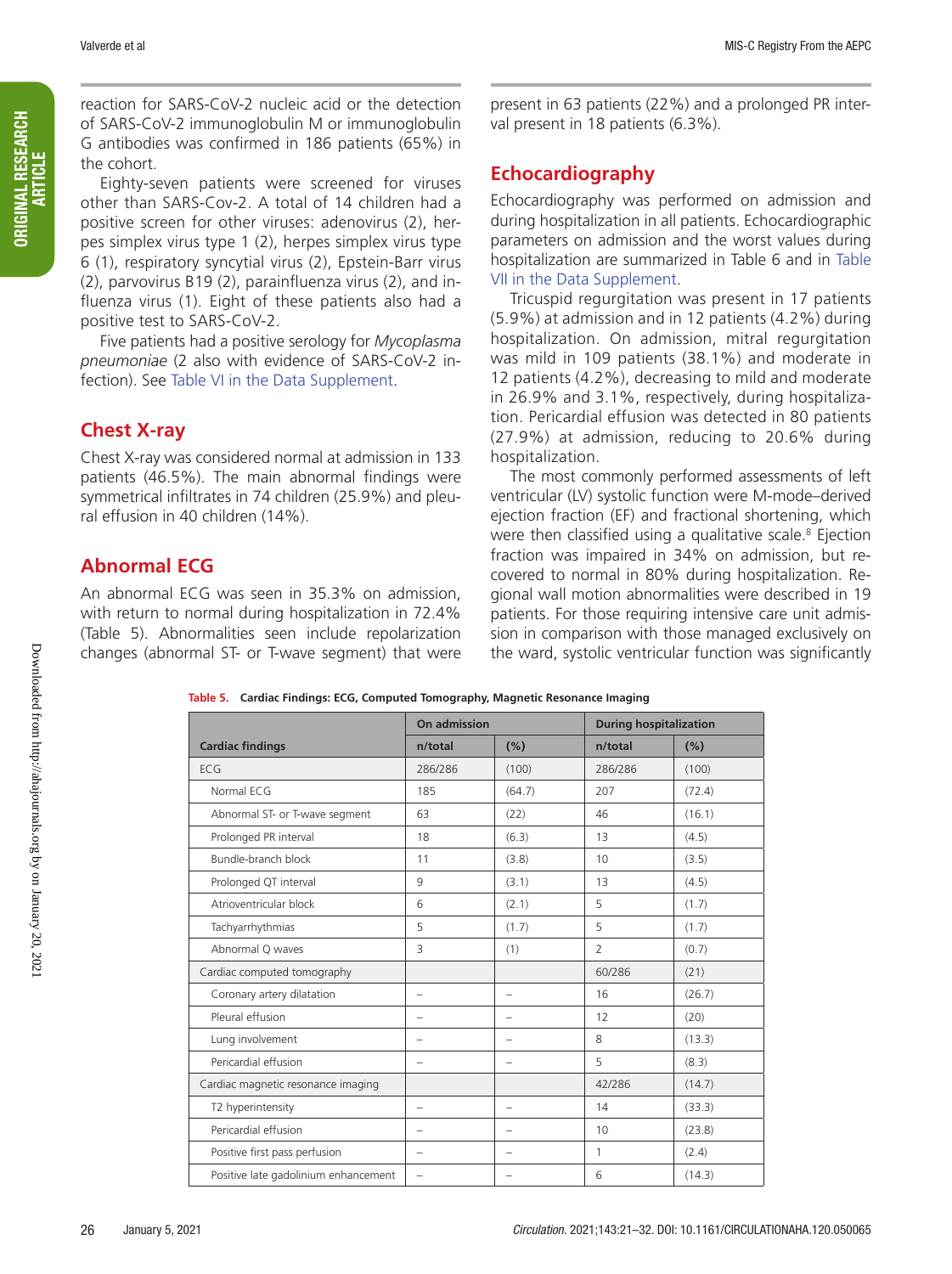ORIGINAL RESEARCH ORIGINAL RESEARCH

| Table 6. Cardiac Findings-II: Ecnocardiography variables                                     | On admission |         | <b>During hospitalization</b> |        |  |  |  |
|----------------------------------------------------------------------------------------------|--------------|---------|-------------------------------|--------|--|--|--|
| <b>Cardiac findings</b>                                                                      | n/total      | $(\% )$ | n/total                       | (%)    |  |  |  |
| Two-dimensional and color Doppler                                                            |              |         |                               |        |  |  |  |
| Tricuspid regurgitation                                                                      |              |         |                               |        |  |  |  |
| None                                                                                         | 256/272      | (94.1)  | 248/259                       | (95.8) |  |  |  |
| Mild                                                                                         | 10/272       | (3.8)   | 5/259                         | (2.1)  |  |  |  |
| Moderate                                                                                     | 6/272        | (2.1)   | 5/259                         | (2.1)  |  |  |  |
| Severe                                                                                       | 0/272        | (0.0)   | 0/259                         | (0.0)  |  |  |  |
| Mitral regurgitation                                                                         |              |         |                               |        |  |  |  |
| None                                                                                         | 155/270      | (57.3)  | 178/255                       | (69.9) |  |  |  |
| Mild                                                                                         | 103/270      | (38.1)  | 69/255                        | (26.9) |  |  |  |
| Moderate                                                                                     | 11/270       | (4.2)   | 8/255                         | (3.1)  |  |  |  |
| Severe                                                                                       | 1/270        | (0.3)   | 0/255                         | (0)    |  |  |  |
| Pericardial effusion                                                                         |              |         |                               |        |  |  |  |
| None                                                                                         | 192/266      | (72.0)  | 198/249                       | (79.4) |  |  |  |
| Mild                                                                                         | 66/266       | (24.8)  | 45/249                        | (18.2) |  |  |  |
| Moderate                                                                                     | 8/266        | (3.1)   | 6/249                         | (2.4)  |  |  |  |
| Severe                                                                                       | 0/266        | (0.0)   | 0/249                         | (0.0)  |  |  |  |
| M-mode                                                                                       |              |         |                               |        |  |  |  |
| Reduced LV shortening fraction M-mode<br>$(<25\%)$                                           | 48/234       | (20.6)  | 59/241                        | (24.5) |  |  |  |
| Reduced LV ejection fraction M-mode<br>(<55%                                                 | 71/208       | (34.2)  | 41/203                        | (20.2) |  |  |  |
| Reduced right ventricular tricuspid<br>annular plane systolic excursion M-mode<br>$(z < -2)$ | 46/138       | (33.3)  | 32/143                        | (22.4) |  |  |  |
| Three-dimensional                                                                            |              |         |                               |        |  |  |  |
| Reduced LV ejection fraction<br>3-dimensional (<55%)                                         | 11/35        | (31.5)  | 17/45                         | (37.8) |  |  |  |
| Tissue Doppler imaging                                                                       |              |         |                               |        |  |  |  |
| Reduced medial, $s'(z \le -2)$                                                               | 6/72         | (8.3)   | 6/82                          | (7.3)  |  |  |  |
| Reduced medial, $e'$ ( $z < -2$ )                                                            | 15/74        | (20.3)  | 10/85                         | (11.7) |  |  |  |
| Reduced medial, $a'(z < -2)$                                                                 | 3/58         | (5.2)   | 3/74                          | (4.1)  |  |  |  |
| Reduced lateral, $s'$ ( $z < -2$ )                                                           | 13/71        | (18.3)  | 4/88                          | (4.5)  |  |  |  |
| Reduced lateral, $e'$ ( $z < -2$ )                                                           | 25/82        | (30.5)  | 33/98                         | (33.6) |  |  |  |
| Reduced lateral, $a'(z < -2)$                                                                | 6/61         | (9.8)   | 4/79                          | (5.1)  |  |  |  |
| Deformation                                                                                  |              |         |                               |        |  |  |  |
| Reduced LV global longitudinal strain                                                        | 5/44         | (11.4)  | 13/48                         | (26.5) |  |  |  |

| Table 6. Cardiac Findings-II: Echocardiography Variables |  |  |
|----------------------------------------------------------|--|--|
|----------------------------------------------------------|--|--|

Number of patients with abnormal echocardiography parameters (n) and percentages (%). Parameters were normalized to *z* scores for M-mode<sup>s</sup> and Tissue Doppler imaging.<sup>6</sup> Systolic function was assessed by M-mode echocardiography (LV shortening fraction and right ventricular tricuspid annular plane systolic excursion; by tissue Doppler imaging, s′; or by deformation imaging: LV global longitudinal strain.7 LV indicates left ventricular.

reduced; M-mode LV–fractional shortening (29% versus 33.5%), M-mode LV-EF (53% versus 63.1%), 3-dimensional LV-EF (51.5% versus 63%), and right ventricular tricuspid annular plane systolic excursion *z* score (–1.4 versus 0); see Figure V in the Data Supplement. Tissue Doppler Imaging and 3 dimensional EF systolic parameters did not differ significantly between admission or during hospitalization, or between the 2 outcome groups (see Table 6).

Echocardiographic evaluation of coronary arteries revealed dilatation (*z*>2) in any coronary artery in 69 patients (24.1%). The most affected arteries were the left main coronary artery (16.4%), left anterior descending (14%), right coronary artery (11.9%), and left circumflex (4.6%); see Table 7. During this short time frame (during hospitalization), most coronary artery abnormalities persisted; in only 5 patients was return to normality complete during hospitalization.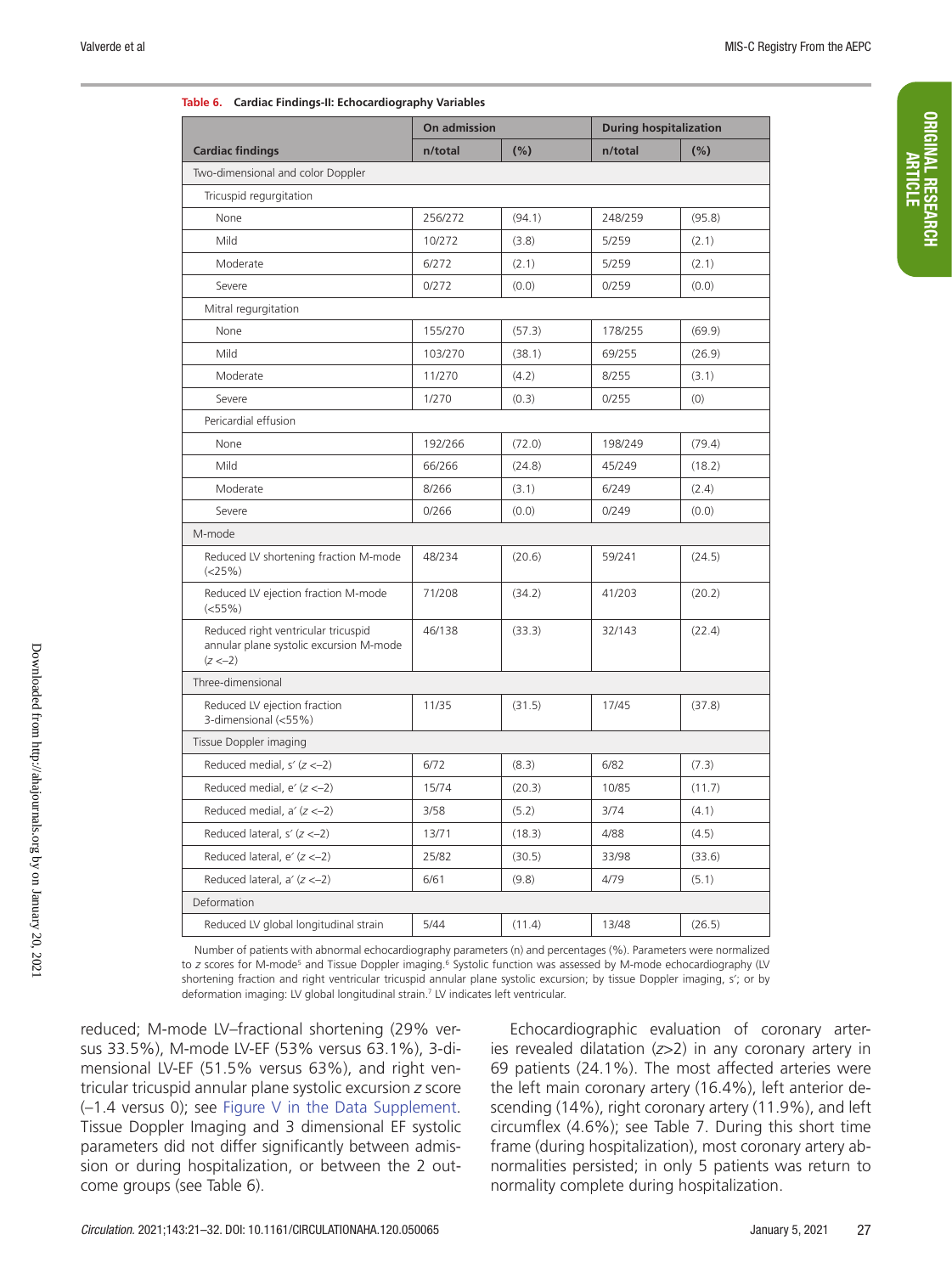**Table 7. Cardiac Findings-III: Echocardiography Coronary Arteries Evaluation**

|                                       | <b>Admission</b>                |                             |                    |                                    | <b>During hospitalization</b>   |                             |                    |                             |
|---------------------------------------|---------------------------------|-----------------------------|--------------------|------------------------------------|---------------------------------|-----------------------------|--------------------|-----------------------------|
| <b>Findings</b>                       | Left main<br>coronary<br>artery | Left anterior<br>descending | Left<br>circumflex | <b>Right</b><br>coronary<br>artery | Left main<br>coronary<br>artery | Left anterior<br>descending | Left<br>circumflex | Right<br>coronary<br>artery |
| Normal $(z < 2)$                      | 239(83.6)                       | 246 (86)                    | 273 (95.5)         | 252 (88.1)                         | 239 (83.6)                      | 244 (85.3)                  | 271 (94.8)         | 246 (86)                    |
| Ectasia ( $2 \le z < 2.5$ )           | 25(8.7)                         | 15(5.2)                     | 7(2.4)             | 15(5.2)                            | 22(7.7)                         | 11(3.8)                     | 8(2.8)             | 16(5.6)                     |
| Mild aneurysm $(2.5\leq$<br>z < 5     | 18(6.3)                         | 20(7)                       | 5(1.7)             | 13(4.5)                            | 18(6.3)                         | 21(7.3)                     | 6(2.1)             | 17(5.9)                     |
| Moderate aneurysm<br>$(5 \le z < 10)$ | 4(1.4)                          | 5(1.7)                      | 1(0.3)             | 5(1.7)                             | 5(1.7)                          | 9(3.1)                      | 1(0.3)             | 6(2.1)                      |
| Giant aneurysm (z<br>$\geq$ 10)       | 0(0)                            | 0(0)                        | 0(0)               | 1(0.3)                             | 2(0.7)                          | 1(0.3)                      | 0(0)               | 1(0.3)                      |

Number of patients with normal and abnormal echocardiography parameters (n) and percentages (%) in 286 children.

## **Cardiac Computed Tomography**

Cardiac computed tomography was performed in 60 patients (21% of the study population). The main findings were the presence of coronary artery aneurysm (26.7%), pericardial (21%) or pleural effusion (20%), and lung involvement in 13.3%. Those cases with lung involvement were mainly described as bilateral pulmonary consolidation and ground-glass opacity.

#### **Cardiac Magnetic Resonance Imaging**

Cardiac magnetic resonance imaging (MRI) was performed in 42 patients (14.7% of the study population). Myocardial edema evaluated by T2 hyperintensity was present in 14 patients (33.3% of those with MRI). Pericardial effusion was present in 10 patients (23.8%), 9 patients with mild effusion and 1 with moderate effusion; positive first pass perfusion in only 1 patient (2.4%) and positive late gadolinium enhancement in 6 patients (14.3%). Of those, 5 patients had diffuse periepicardial late gadolinium enhancement, associated with high T2 hyperintensity and pericardial effusion. One patient presented with transmural enhancement in mid third septum. Pulmonary thromboembolism was not seen in any patient.

## **Other Imaging Findings**

Abdominal ultrasound was performed in 159 patients (56%). Of those, it was normal in 97 patients (61%). Main findings were the presence of ascites (20.8%), lymphadenopathy (13.8%), ileitis (8.8%), and colitis  $(4.4\%)$ .

## **Treatment**

Over three-fourths (78.3%) of the patients received intravenous immunoglobulin. Forty-five patients (15.7%) had additional biological immunomodulation (monoclonal antibodies), whereas 80 children (28%) were

treated with intravenous steroids. Low-dose aspirin  $(3-5 \text{ mg} \cdot \text{kg}^{-1} \cdot \text{d}^{-1})$  was used in 212 patients  $(74.1\%)$ . Anticoagulation with heparin was reported in 108 patients (37.8%); 175 children (61%) received diuretics. Two hundred two patients (70.6%) received intravenous antibiotic treatment, and only 20 (7%) received antiviral treatment.

Eighty patients (30%) required inotropic support: 39 patients (13.6%) required dopamine (median, 5; IQR, 5–10), 80 patients (28%) required norepinephrine (0.1; IQR, 0.18–0.05), 63 patients (22%) required epinephrine (0.08; IQR, 0.03–0.1), 16 patients (5.6%) required dobutamine (median, 5; IQR, 5–10), and 74 patients (25.9%) required milrinone (0.5; IQR, 0.3–0.5).

#### **Outcome**

Clinical course was favorable in most of our cohort: 278 patients were discharged home (97.2%), with 7 patients (2.4%) still in the hospital at the closing date for inclusion. Mechanical ventilation was required in 44 patients (15.3%) with a median of 4 days (IQR, 2–5 days). Renal support with hemofiltration was required in 2 patients (0.7%) and peritoneal dialysis in 1 patient (0.3%). Extracorporeal membrane oxygenation support was required in 1 patient (0.3%). There was only 1 cardiac death; a 6-year-old boy with a 4-day history of fever and diarrhea who presented with shock and developed sustained ventricular tachycardia and ventricular fibrillation 1 day after admission. A 17-year-old boy developed dilated cardiomyopathy with reduced systolic function and is listed for heart transplantation. Median hospital stay was 10 days (IQR, 6–13 days) and a median intensive care unit stay was 5 days (IQR 3–7 days).

## **DISCUSSION**

The incidence of clinically symptomatic COVID-19 infection in children is small  $(1\% - 2\%)^{9,10}$  in comparison with adults, with the vast majority of children developing only mild or no symptoms. However, during the current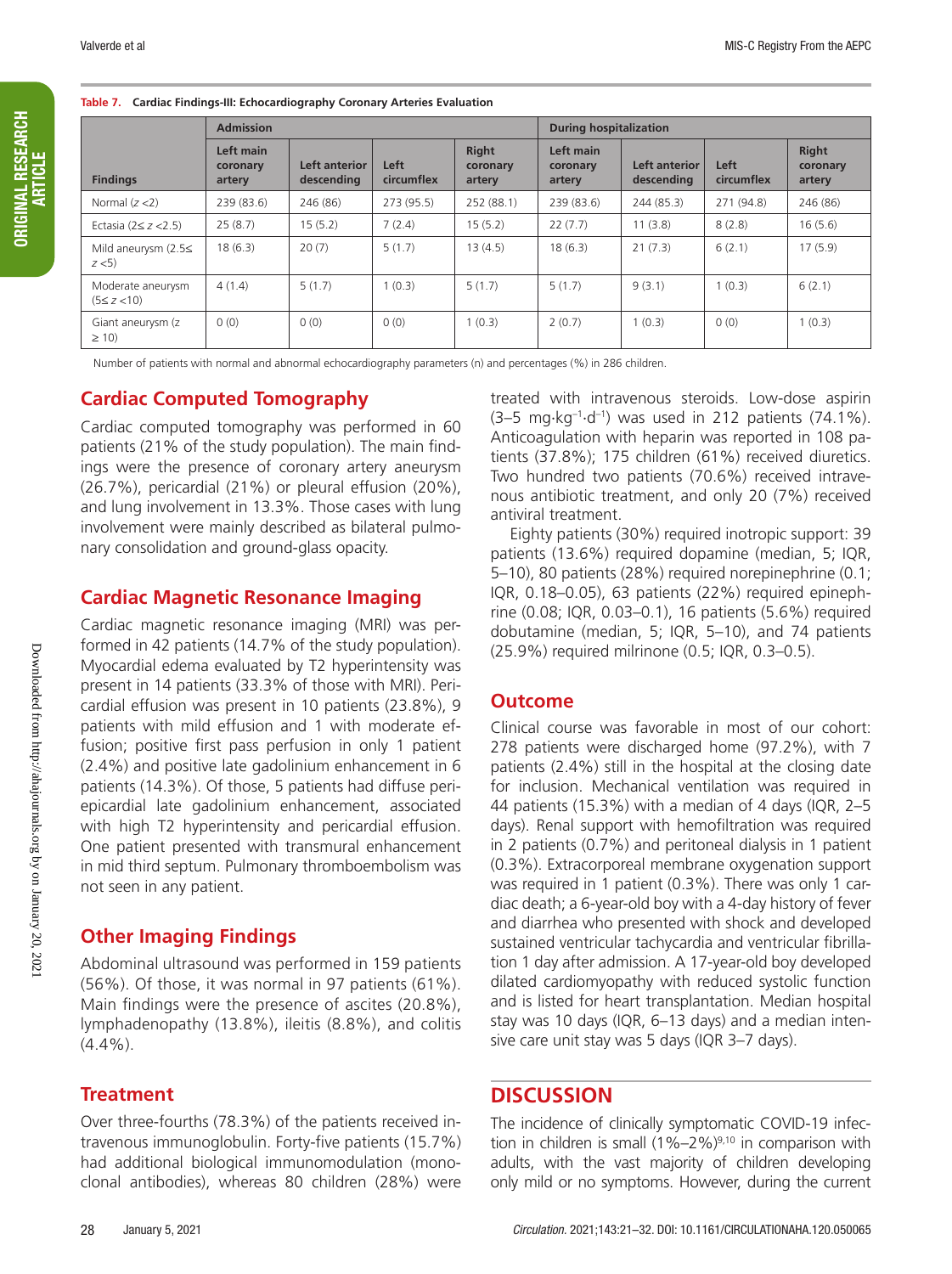ORIGINAL RESEARCH ARTICLE

**ORIGINAL RESEARCH** 

pandemic, a novel MIS-C has been reported, arising weeks after the peak incidence of COVID-19 infection in adults. These children were commonly reported to have no evidence of active current COVID-19 infection, with multisystem inflammation proposed to be mediated by cytokine activation. Recent studies have shown that adult patients affected with COVID-19 may have associated cardiovascular complications, $1,9-12$  including the potential for direct cardiomyocyte damage secondary to viral invasion or indirect myocardial injury attributable to acute severe inflammation, which may also disrupt the pulmonary endothelium.13 Clinical manifestations in adults may include ECG change, myocardial enzyme elevation, or reduced cardiac output with clinical shock or quantifiable changes on cardiac imaging, predominantly echocardiography.<sup>1,9–12</sup>

Children with MIS-C have been reported to have cardiac involvement and clinical features overlapping with other acute inflammatory syndromes such as KD, toxic shock syndrome, and macrophage activation syndrome.14–16 However, differences in the clinical presentation and laboratory findings suggest a distinct clinical syndrome in susceptible individuals.<sup>2,17</sup> When dealing with a novel disease, especially during a global pandemic emergency, clinical observations from a diverse geographical and population mix are crucial to further refine the case definition and develop management strategies, initially from expert consensus and hopefully later from controlled trials. Hence, we sought to rapidly benchmark the main cardiac findings in children and young adults across Europe.

The pathogenesis of KD remains unknown, but there is evidence of an associated viral infection, including by the coronavirus family.18–20 The cytokine storm in KD can resemble macrophage activation syndrome or hemophagocytic lymphohistiocytosis<sup>15</sup> and has been reported recently in SARS-CoV-2 infection.16 In patients with acute KD, endomyocardial biopsy has demonstrated histological features of cellular infiltration and edema, suggesting that the inflammation in KD is not just within coronary arteries, but represents a pancarditis.<sup>21</sup> However, unlike viral myocarditis, this inflammation has not translated into myocardial necrosis with significant elevation of troponin-I level.<sup>22</sup> In contrast, in our series, 93% of patients had raised troponin levels suggesting significant myocardial injury.

Kawasaki shock syndrome occurs in 2% to 7% of patients with KD,<sup>23,24</sup> and is characterized by sustained hypotension or clinical signs of low cardiac output, $25$  as a result of decreased systolic function and vasoplegia.17 Echocardiographic signs of myocardial injury improve after the acute phase and resolve more quickly in patients who have received intravenous immunoglobulins.26 Normalization of systolic function is typically observed during long-term follow-up; however, more subtle echocardiographic abnormalities (strain, diastolic function) may persist.<sup>27</sup>

An initial case series<sup>14</sup> of this new clinical entity reported a 30-fold increase in the incidence of KD-like illness during the current pandemic, but these cases differed from their historical KD cohort; the patients were older, had multisystem involvement including markers of myocardial injury, and most showed evidence of seroconversion to SARS-CoV-2. A further case series of 35 febrile children with multisystem inflammation temporally associated with SARS-CoV-2 infection<sup>17</sup> described left ventricular dysfunction in all involved children, but with a rapid resolution and only mild-to-moderate troponin rise, suggesting that the mechanism of heart failure was not consistent with typical myocarditis. In a larger multicenter study of 58 children,2 laboratory and epidemiological differences between MIS-C and KD or KD shock syndrome further supported a distinct clinical syndrome.

In our cohort of 286 children and young people, we obtained data from 55 centers across 17 European countries contributing specific cardiac and laboratory data, which showed a very high incidence of myocardial involvement (93%), shock (40%), and arrhythmia (35%). All patients had elevated inflammatory markers and the sickest patients, requiring admission to the intensive care unit, had significantly higher levels than those managed exclusively on the ward (*P*<0.05). The incidence of arrhythmias in our cohort of hospitalized children was higher (35%) than the incidence of adults hospitalized with COVID-19 infection (16%).<sup>10,28</sup> The pathogenesis of the arrhythmias remains unclear and may relate to inflammation, electrolyte disturbances, or myocardial injury.

Myocarditis is an inflammatory disease of the heart muscle with established histological and immunologic diagnostic criteria.29 Pathophysiology is related to the combination of direct virus-mediated myocardial damage and host immune activation.<sup>30</sup> In our series, a viral screen was performed in only 30% of the cohort, with 14 cases having a positive screen to common viruses. Myocardial biopsy was not reported in any of our cohort. The consistent elevation in cardiac biomarkers, the prompt recovery to normal ventricular systolic function, and the associated multisystem involvement, and the absence simultaneously of active Covid-19 infection, argue against viral myocarditis as the primary disease process in our cases.

Cardiac imaging, primarily echocardiography, was fundamental to diagnosis and decision making, with reduced ventricular systolic function parameters associated with a higher likelihood of intensive care unit admission. Coronary artery involvement was seen 24% of cases, which is similar to the unselected KD population. There were no significant changes to coronary caliber *z* score during the hospital stay. Longerterm evaluation and follow-up will be needed similar to KD guidelines.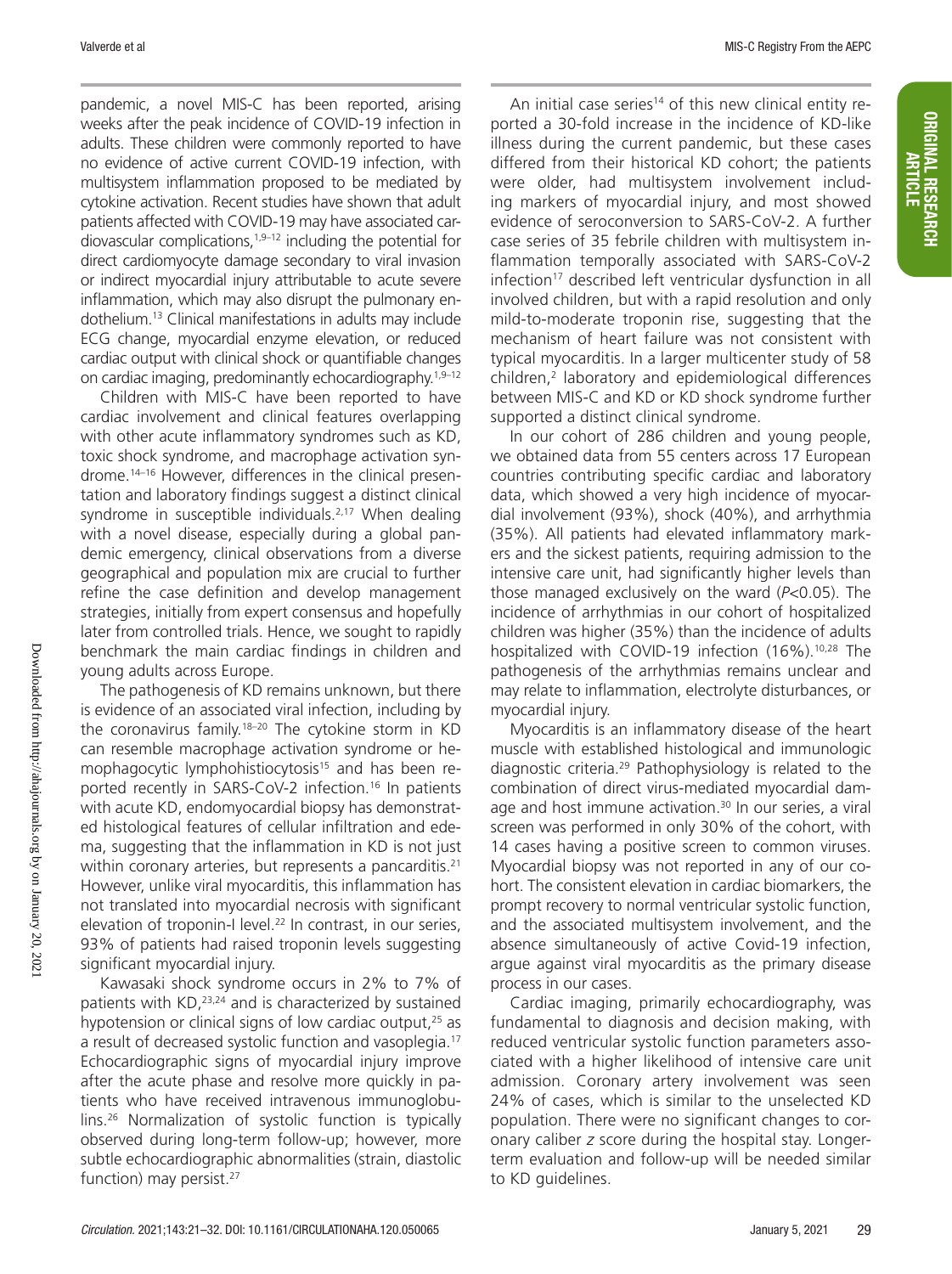#### **Limitations**

This study is a clinical snapshot taken acutely during the emergence of a new disease state. We did not attempt to investigate the pathogenesis, mandate interventions, or provide management guidance. Given the absence of existing pathways of care for a previously unknown condition, and the multicenter nature of the survey, there is significant variability in the presentation and data recorded. Because of the small numbers submitted by some centers, we have not extrapolated results to describe distribution across countries. As more data emerge, it is hoped that the agreed on management guidelines will be clarified, providing an opportunity to study treatment interventions and pathophysiology in more detail over a longer time period. We also acknowledge that data were collected from many different laboratories across many centers that may have different analytical methods and normal ranges. However, given the significant abnormalities reported in the critical laboratory parameters, minor variation in laboratory ranges should not alter the underlying definition of abnormality. Reporting multicenter data from multiple countries and different populations is a major strength of this study. Regarding the echocardiography, we have assumed a high level of expertise in performing detailed echocardiograms including coronary artery views in sick children, but acknowledge that, in some patients, because of size, limited sonographic windows, or critical illness, a complete data set of all coronary arteries may not have been obtainable. We have assumed that coronary arteries not mentioned as abnormal were presumed to be normal. This assumption may lead to a smaller percentage of reported coronary abnormalities.

We also acknowledge that our study was conducted while the multiple case definitions were still evolving, and we focused primarily on those with abnormal cardiac findings: hence, children with MIS-C but with no cardiac involvement were not included.

## **Conclusion**

The results of a rapid-response, large-scale multicenter pan-European survey focus on cardiac involvement in the newly described multisystem inflammatory syndrome in children associated with COVID-19, describe the features of cardiac dysfunction, and confirm elevated markers of inflammation and myocardial injury. There is a statistically significant relationship between the elevation of these markers and the need for intensive care support. To date, our data fortunately suggest that the number of reported cases of MIS-C has been low in comparison with the total population of children, notwithstanding the absence of comprehensive data on the number of children actually infected with COVID-19. The surge in MIS-C during April and May 2020 confirms the temporal association with the COVID-19 pandemic in Europe. Although the incidence of MIS-C appears to be falling in Europe, some parts of the world have not yet reached their local COVID-19 peak, and, therefore, children remain at risk of serious cardiac morbidities. Findings from our study will help in diagnosis and management of these children. Understanding the underlying cascade pathways and identifying children at higher risk is a priority. We urge all centers managing children and young adults to be vigilant and particularly so if a second wave of SARS-CoV-2 infection develops in the near future.

#### **ARTICLE INFORMATION**

Received July 5, 2020; accepted November 2, 2020.

The Data Supplement, podcast, and transcript are available with this article at https://www.ahajournals.org/doi/suppl/10.1161/CIRCULATIONAHA.120.050065.

#### **Authors**

Israel Valverde<sup>in</sup>, MD; Yogen Singh<sup>in</sup>, MD; Joan Sanchez-de-Toledo<sup>in</sup>, PhD; Paraskevi Theocharis, PhD; Ashish Chikermane, MRCPCH; Sylvie Di Filippo, PhD; Beata Kucińska, PhD; Savina Mannarino, MD; Amalia Tamariz-Martel, PhD; Federico Gutierrez-Larraya, MD; Giridhar Soda, MD; Kristof Vandekerckhove, PhD; Francisco Gonzalez-Barlatay, MD; Colin Joseph McMahon, MD; Simona Marcora<sup>1</sup>, MD; Carlo Pace Napoleone<sup>1</sup>, PhD; Phuoc Duong, MBChB; Giulia Tuo, MD; Antigoni Deri<sup>D</sup>, MD; Gauri Nepali, MD; Maria Ilina<sup>D</sup>, MD; Paolo Ciliberti, PhD; Owen Miller<sup>10</sup>, PhD; On behalf of the AEPC COVID-19 Rapid Response Team

#### **Correspondence**

Israel Valverde, MD, School of Biomedical Engineering & Imaging Sciences, King's College London, The Rayne Institute, 4th Floor, Lambeth Wing, St Thomas Hospital, London, SE1 7EH, United Kingdom. Email isra.valverde@kcl.ac.uk

#### **Affiliations**

Department of Pediatric Cardiology and Pediatric Intensive Care, Hospital Infantil Virgen del Rocio, Institute of Biomedicine IBIS, CIBER-CV, Seville, Spain (I.V.). School of Biomedical Engineering & Imaging Sciences and Department of Women and Children's Health, Faculty of Life Science and Medicine, King's College London, King's Health Partners, St Thomas' Hospital, UK (I.V., O.M.). Department of Congenital Heart Disease, Evelina London Children's Hospital, Guy's and St Thomas' NHS Foundation Trust, UK (I.V., P.T., O.M.). Department of Pediatrics - Pediatric Cardiology / Neonatology, Cambridge University Hospitals and University of Cambridge School of Clinical Medicine, UK (Y.S.). Department of Cardiology, Hospital Sant Joan de Deu, Barcelona, Spain (J.S.-d.-T.). Birmingham Children's Hospital, UK (A.C.). Department of Paediatric Cardiology and Paediatric Intensive Care Unit, University of Lyon Medical Center, France (S.D.F.). Department of Pediatric Cardiology and General Pediatrics, Medical University of Warsaw, Poland (B.K.). Hospital Vittore Buzzi-Asst Fbf Sacco, Milano, Italy (S.M.). Department of Paediatric Cardiology and Paediatric Intensive Care Unit, Hospital Infantil Universitario Niño Jesus, Madrid, Spain (A.T.-M.). Department of Paediatric Cardiology, Hospital La Paz, Madrid, Spain (F.G.-L.). Paediatric Cardiology, Royal Manchester Childrens Hospital, UK (G.S.). Department of Paediatric Cardiology. Ghent University Hospital, Belgium (K.V.). Department of Paediatric Cardiology, Bristol Royal Hospital for Children, University Hospitals Bristol and Weston NHS Foundation Trust, UK (F.G.B.). Department of Paediatric Cardiology and Paediatric Infectious Disease, CHI, Crumlin, Dublin, Ireland (C.J.M.). Department of Pediatric Cardiology, Papa Giovanni XXIII Hospital, Bergamo, Italy (S.A.M.). Pediatric Cardiac Surgery, Regina Margherita Children's Hospital, Torino, Italy (C.P.N.). Department of Paediatric Cardiology and Paediatric Intensive Care Unit, Alder Hey Children's Hospital Liverpool, UK (P.D.). Paediatric Cardiology and Pediatric Rheumatology Clinic, IRCCS Giannina Gaslini Institute, Genoa, Italy (G.T.). Department of Paediatric Cardiology and Paediatric Intensive Care Unit, Leeds Children's Hospital, UK (A.D.). Department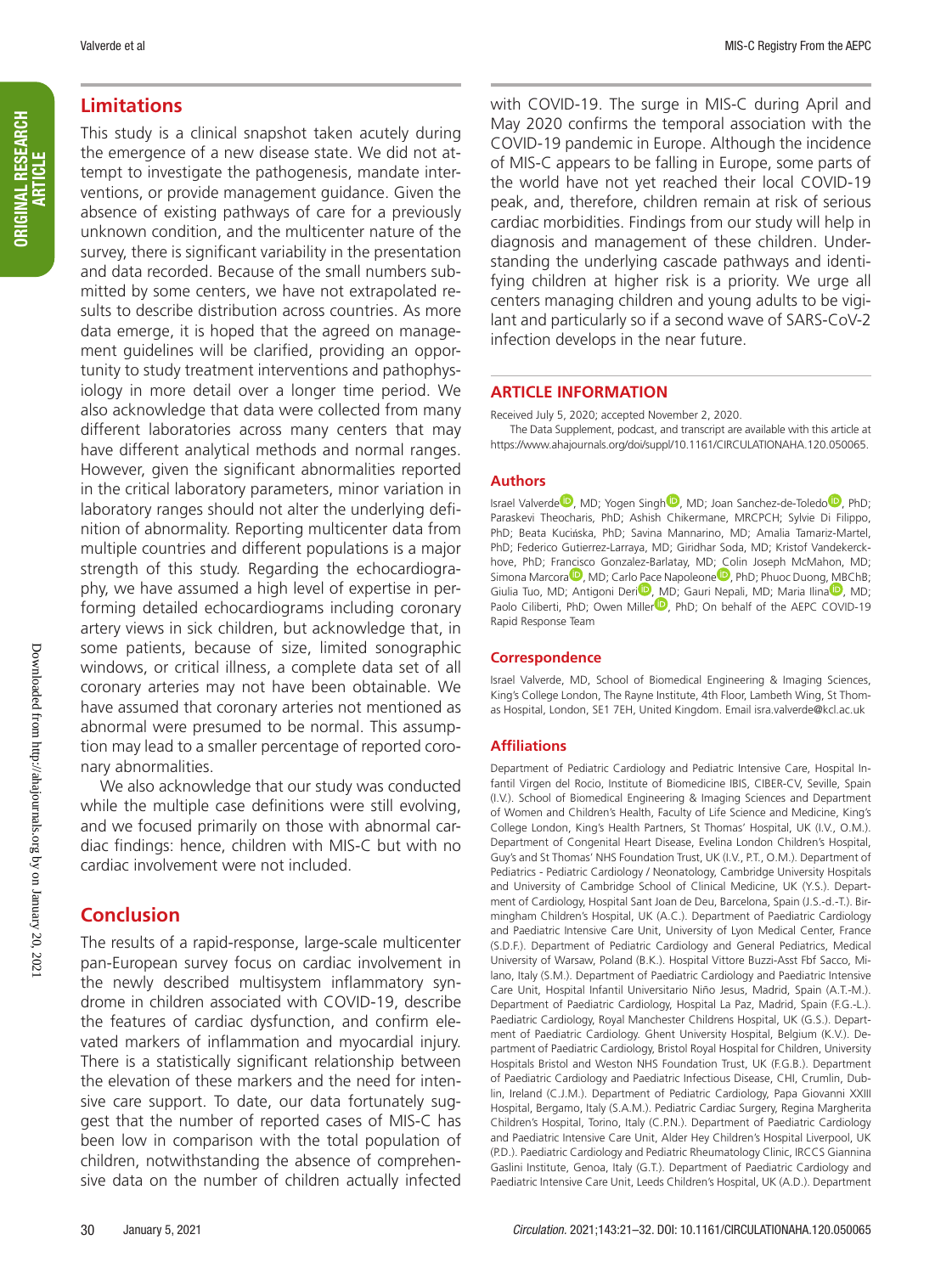ORIGINAL RESEARCH ARTICLE

**ORIGINAL RESEARCH** 

of Paediatric Cardiology, East Midland Congenital heart Centre, Glenfield Hospital, Leicester, UK (G.N.). Department of Paediatric Cardiology, Royal Hospital for Children, Glasgow, UK (M.I.). Pediatric Cardiology and Cardiac Surgery Department, Bambino Gesù Children's Hospital IRCSS, Rome, Italy (P.C.).

#### **Acknowledgments**

Drs Valverde, Miller, and Singh contributed to study design, data analysis and interpretation, and drafting the manuscript. Dr Sanchez-de-Toledo substantially contributed to revising it critically. All authors contributed to acquisition of data, critical revision, final approval, and agreement to be accountable for all aspects of the work ensuring its accuracy. We are grateful to Association for European Paediatric and Congenital Cardiology (AEPC) for endorsing the study and allowing contact with members in 56 centers. The information gathered from 17 European countries has facilitated a further understanding of the impact on children and young adults. We acknowledge all colleagues from the AEPC COVID-19 Rapid Response Team collaborators who contributed to data collection (See Author and Collaborator list in the Data Supplement): H. K. Kanthimathinathan; P. C. Randanne; C. Niszczota; G. V. Zuccotti; I. L. Gordillo; M. Obeyasekhara; C. Armstrong; K. Butler; M. Ciuffreda; A. M. Villar; N. Pappula; R. Caorsi; D. Singh; S. Durairaj; K. McLeod; G. Calcagni; Y. Quizad; M. Gewillig; T. W. Kuijpers; R. Ataide; M. Fabi; T. Bharucha; K. Abbas; S. A. Magrass; J. Wong; D. Iacob; J. Balcells; N. Gil-Villanueva; V. Cuenca-Peiro; I. Cerovi; A. Sarfatt; M. Zaqout; E. Sanchez-Valderrabanos; J. Kelly-Geyer; F. Diogo; N. Cajgfinger; M. Françoise; F. Rueda-Nuñez; M. Gorenflo; A. Grison; D. Mihailov; M. Koestenberger; C. Alcalde; C. Trigo; A. Arola; and K. Hanseus.

#### **Sources of Funding**

This research was partially supported by the Institute of Health Carlos III, Proyectos de Investigacion en Salud (ISCIII PI17/01409) financed by European Development Regional Fund 'A way to achieve Europe', Operative program Intelligent Growth 2014‐2020. The corresponding author had full access to all the data in the study and had final responsibility for the decision to submit for publication.

#### **Disclosures**

None.

#### **Supplemental Materials**

Study Group Collaborators and AEPC COVID-19 Rapid Response Team Expanded Methods Data Supplement Tables I–VII Data Supplement Figures I–V

#### **REFERENCES**

- 1. Bernard Stoecklin S, Rolland P, Silue Y, Mailles A, Campese C, Simondon A, Mechain M, Meurice L, Nguyen M, Bassi C, et al. First cases of coronavirus disease 2019 (COVID-19) in France: surveillance, investigations and control measures, January 2020. *Euro Surveill.* 2020;25:2000094. doi: 10.2807/1560-7917.ES.2020.25.6.2000094
- 2. Whittaker E, Bamford A, Kenny J, Kaforou M, Jones CE, Shah P, Ramnarayan P, Fraisse A, Miller O, Davies P, et al; PIMS-TS Study Group and EUCLIDS and PERFORM Consortia. Clinical characteristics of 58 children with a pediatric inflammatory multisystem syndrome temporally associated with SARS-CoV-2. *JAMA.* 2020;324:259–269. doi: 10.1001/jama.2020.10369
- 3. World Health Organization. Multisystem inflammatory syndrome in children and adolescents with COVID-19. 2020. https://www.who.int/ news-room/commentaries/detail/multisystem-inflammatory-syndrome-inchildren-and-adolescents-with-covid-19 Accessed November 3, 2020.
- 4. Gov.UK. List of ethnic groups. 2020. https://www.ethnicity-facts-figures. service.gov.uk/style-guide/ethnic-groups Accessed November 3, 2020.
- 5. Pettersen MD, Du W, Skeens ME, Humes RA. Regression equations for calculation of z scores of cardiac structures in a large cohort of healthy infants, children, and adolescents: an echocardiographic study. *J Am Soc Echocardiogr.* 2008;21:922–934. doi: 10.1016/j.echo.2008.02.006
- 6. Eidem BW, McMahon CJ, Cohen RR, Wu J, Finkelshteyn I, Kovalchin JP, Ayres NA, Bezold LI, O'Brian Smith E, Pignatelli RH. Impact of cardiac growth on Doppler tissue imaging velocities: a study in healthy children. *J Am Soc Echocardiogr.* 2004;17:212–221. doi: 10.1016/j.echo.2003.12.005
- 7. Levy PT, Machefsky A, Sanchez AA, Patel MD, Rogal S, Fowler S, Yaeger L, Hardi A, Holland MR, Hamvas A, et al. Reference ranges of left ventricular strain measures by two-dimensional speckle-tracking echocardiography in children: a systematic review and meta-analysis. *J Am Soc Echocardiogr.* 2016;29:209-225 e6. doi: 10.1016/j.echo.2015.11.016
- 8. Margossian R, Schwartz ML, Prakash A, Wruck L, Colan SD, Atz AM, Bradley TJ, Fogel MA, Hurwitz LM, Marcus E, et al; Pediatric Heart Network Investigators. Comparison of echocardiographic and cardiac magnetic resonance imaging measurements of functional single ventricular volumes, mass, and ejection fraction (from the Pediatric Heart Network Fontan Cross-Sectional Study). *Am J Cardiol.* 2009;104:419–428. doi: 10.1016/j.amjcard.2009.03.058
- 9. Tan W, Aboulhosn J. The cardiovascular burden of coronavirus disease 2019 (COVID-19) with a focus on congenital heart disease. *Int J Cardiol.* 2020;309:70–77. doi: 10.1016/j.ijcard.2020.03.063
- 10. Driggin E, Madhavan MV, Bikdeli B, Chuich T, Laracy J, Biondi-Zoccai G, Brown TS, Der Nigoghossian C, Zidar DA, et al. Cardiovascular Considerations for patients, health care workers, and health systems during the COVID-19 pandemic. *J Am Coll Cardiol.* 2020;75:2352–2371. doi: 10.1016/j.jacc.2020.03.031
- 11. Ruan Q, Yang K, Wang W, Jiang L, Song J. Clinical predictors of mortality due to COVID-19 based on an analysis of data of 150 patients from Wuhan, China. *Intensive Care Med.* 2020;46:846–848. doi: 10.1007/s00134- 020-05991-x
- 12. Huang C, Wang Y, Li X, Ren L, Zhao J, Hu Y, Zhang L, Fan G, Xu J, Gu X, et al. Clinical features of patients infected with 2019 novel coronavirus in Wuhan, China. *Lancet.* 2020;395:497–506. doi: 10.1016/S0140-6736(20)30183-5
- 13. McGonagle D, O'Donnell JS, Sharif K, Emery P, Bridgewood C. Immune mechanisms of pulmonary intravascular coagulopathy in COVID-19 pneumonia. *Lancet Rheumatol.* 2020;2:e437–e445. doi: 10.1016/S2665- 9913(20)30121-1
- 14. Verdoni L, Mazza A, Gervasoni A, Martelli L, Ruggeri M, Ciuffreda M, Bonanomi E, D'Antiga L. An outbreak of severe Kawasaki-like disease at the Italian epicentre of the SARS-CoV-2 epidemic: an observational cohort study. *Lancet.* 2020;395:1771–1778. doi: 10.1016/S0140-6736(20)31103-X
- 15. Wang W, Gong F, Zhu W, Fu S, Zhang Q. Macrophage activation syndrome in Kawasaki disease: more common than we thought? *Semin Arthritis Rheum.* 2015;44:405–410. doi: 10.1016/j.semarthrit.2014.07.007
- 16. Mehta P, McAuley DF, Brown M, Sanchez E, Tattersall RS, Manson JJ; HLH Across Speciality Collaboration, UK. COVID-19: consider cytokine storm syndromes and immunosuppression. *Lancet.* 2020;395:1033–1034. doi: 10.1016/S0140-6736(20)30628-0
- 17. Belhadjer Z, Meot M, Bajolle F, Khraiche D, Legendre A, Abakka S, Auriau J, Grimaud M, Oualha M, Beghetti M, et al. Acute heart failure in multisystem inflammatory syndrome in children in the context of global SARS-CoV-2 pandemic. *Circulation.* 2020;142:429–436. doi: 10.1161/ CIRCULATIONAHA.120.048360
- 18. Jordan-Villegas A, Chang ML, Ramilo O, Mejías A. Concomitant respiratory viral infections in children with Kawasaki disease. *Pediatr Infect Dis J.* 2010;29:770–772. doi: 10.1097/INF.0b013e3181dba70b
- 19. Kim JH, Yu JJ, Lee J, Kim MN, Ko HK, Choi HS, Kim YH, Ko JK. Detection rate and clinical impact of respiratory viruses in children with Kawasaki disease. *Korean J Pediatr.* 2012;55:470–473. doi: 10.3345/kjp.2012.55.12.470
- 20. Turnier JL, Anderson MS, Heizer HR, Jone PN, Glodé MP, Dominguez SR. Concurrent respiratory viruses and Kawasaki disease. *Pediatrics.* 2015; 136:e609–e614. doi: 10.1542/peds.2015-0950
- 21. Dahdah N. Not just coronary arteritis, Kawasaki disease is a myocarditis, too. *J Am Coll Cardiol.* 2010;55:1507; author reply 1507–1507; author reply 1508. doi: 10.1016/j.jacc.2009.11.067
- 22. Checchia PA, Borensztajn J, Shulman ST. Circulating cardiac troponin I levels in Kawasaki disease. *Pediatr Cardiol.* 2001;22:102–106. doi: 10.1007/s002460010170
- 23. Taddio A, Rossi ED, Monasta L, Pastore S, Tommasini A, Lepore L, Bronzetti G, Marrani E, Mottolese BD, Simonini G, et al. Describing Kawasaki shock syndrome: results from a retrospective study and literature review. *Clin Rheumatol.* 2017;36:223–228. doi: 10.1007/s10067- 016-3316-8
- 24. Qiu H, Li C, He Y, Weng F, Shi H, Pan L, Guo Y, Zhang Y, Wu R, Chu M. Association between left ventricular ejection fraction and Kawasaki disease shock syndrome. *Cardiol Young.* 2019;29:178–184. doi: 10.1017/S1047951118002056
- 25. Kanegaye JT, Wilder MS, Molkara D, Frazer JR, Pancheri J, Tremoulet AH, Watson VE, Best BM, Burns JC. Recognition of a Kawasaki disease